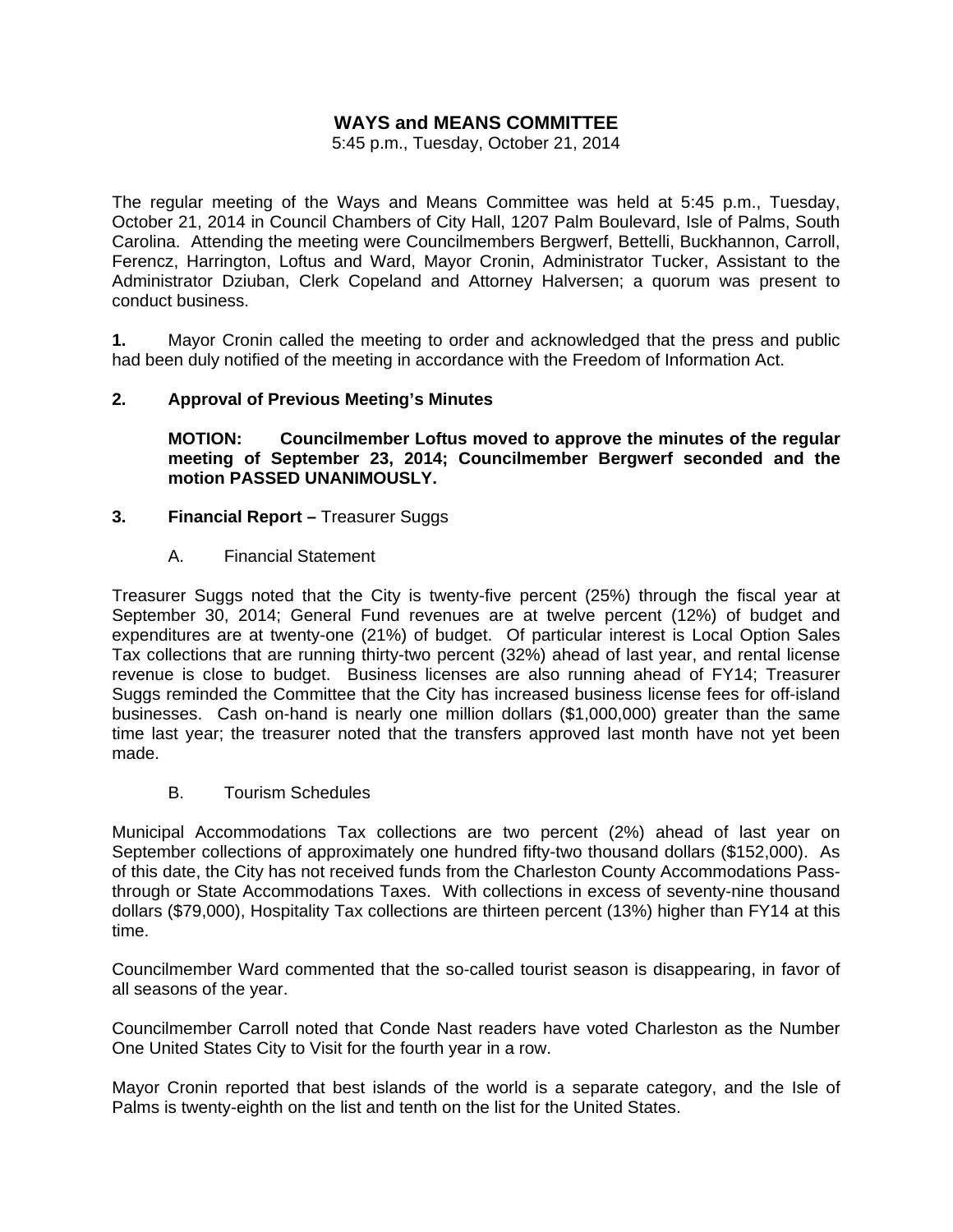C. Projects Status

Regarding the schedule for parking and wayfinding signs, there has been no change from last month. The 2014 Shoal Management schedule also has no financial change from last month, but the shaded areas at the top have been added to reflect the different potential components of the project.

At the Mayor's request, Administrator Tucker stated that actions to be considered later in the meeting will be to assign the contract to the company Baker merged with and approve a change order to move up to the permit limit of two hundred fifty thousand (250,000) cubic yards of sand. The Administrator explained that, since the last project, Baker has merged with another company and is now known as R.B. Baker Construction, a division of Reeves. Assuming those things happen, the City will begin the project on November 3, 2014, and the project work period will be between November 3, 2014 and March 1, 2015. There is always the possibility that Baker will complete the job earlier than that, but they have indicated they want the entire window due to limited light and limited periods of out-going and low tides. Since this project has two (2) harvest areas, there is the potential for making a run from as far away as  $54<sup>th</sup>$  Avenue, near one (1) harvest area all the way to Dewees Inlet, to Ocean Club and the 18<sup>th</sup> hole. There will be a larger protected/work zone area when the trucks are running; like the previous project, the City will have security on the beach and personnel counting trucks when the trucks are moving. The City has drafted a letter to send to all the managers of vacation rental properties to alert them to the project and to suggest that, if they will have renters during that time frame, it would be advantageous to advise those renters or the project. The area of the beach that will be closed is the area from where the wet sand begins to the water. The Administrator said that the project will involve only one (1) work crew which means the City will have fewer truckcounters and security personnel on the beach, reducing the payroll expense; work will also be halted for the Thanksgiving weekend. The Administrator also reported on a meeting held earlier in the day that was called by the regulatory agencies about those things on the beach which must be removed, i.e. sand bags, wave dissipation devices and the "ghost" seawall; the removal will occur simultaneously with the sand placement. Good news to report is that the beach at Beechwood East has begun to accrete. She noted that the seawall will be demolished from the landside.

#### **MOTION: Councilmember Bergwerf moved to re-order the** *AGENDA* **to discuss Old Business before the Executive Session; Councilmember Bettelli seconded and the motion PASSED UNANIMOUSLY.**

**6. New Business** 

### **A. Discussion of 2015 South Carolina City County Managers Association Winter Meeting – Isle of Palms is the Host Community**

Mayor Cronin announced that the South Carolina City County Managers Association will hold its winter meeting in Wild Dunes on a weekend in January 2015 with the Isle of Palms as its host. The City will help to support the activities while they are here; an oyster roast will be held and guests will be given an oyster knife as a memento. In addition, Administrator Tucker has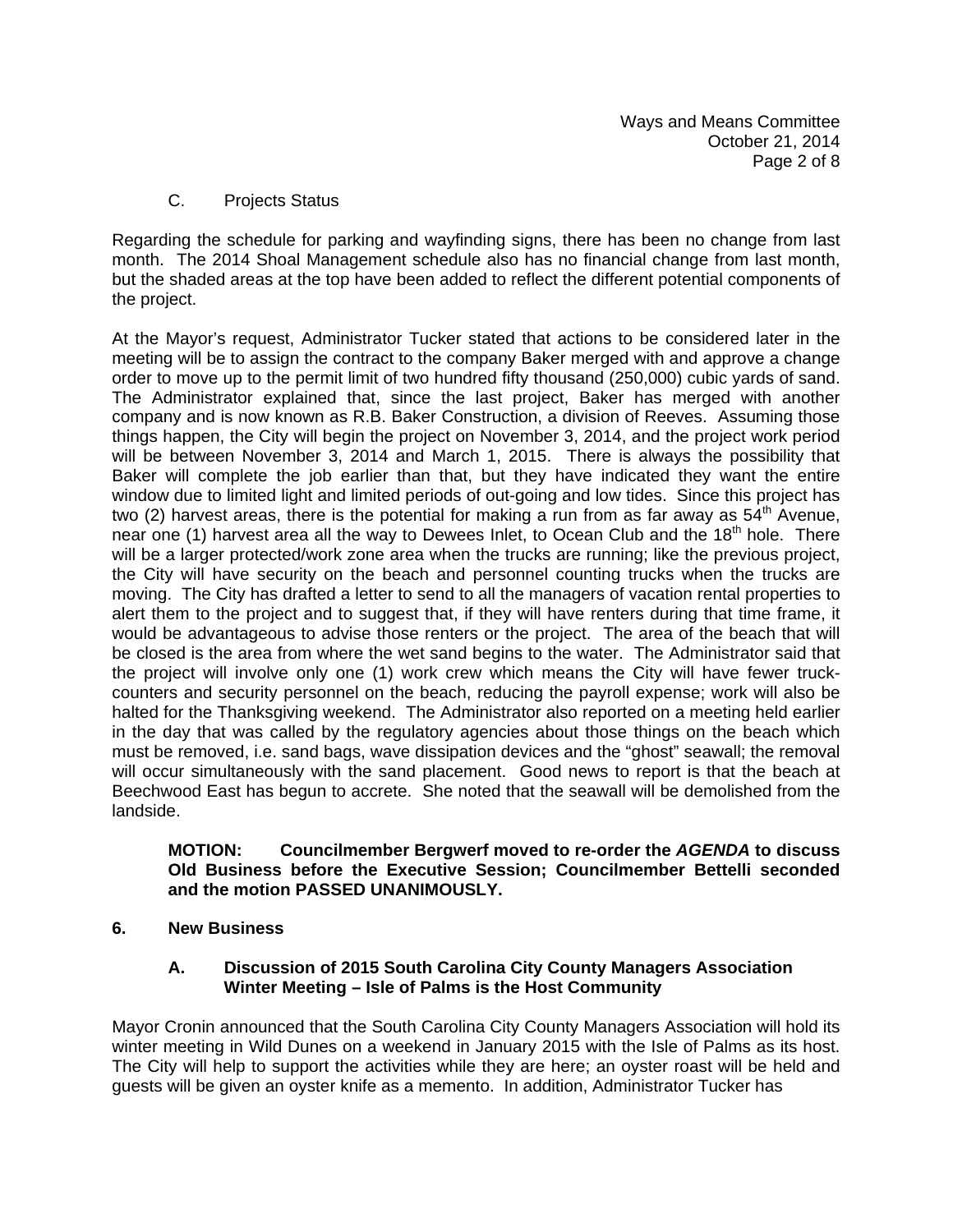arranged a tour of the Boeing plant. He noted that elected officials are not invited to attend the planned activities.

Responding to Councilmember Loftus' question, Administrator Tucker stated that this event was going to demand a good deal of staff time in the coming months, and Mayor Cronin replied that five thousand dollars was included in the budget.

Councilmember Buckhannon asked when the City was notified that it was to be the host community. The Administrator received a phone call informing her that the association had negotiated a favorable contract with Wild Dunes in January, and that call was about a year ago. She commented that she had groaned because January is not the time of year to showcase the island and the City would be in the middle of a restoration project.

### **B. Consideration of Charleston County Making Repairs to Seahorse Court in the amount of \$4,634.86**

Administrator Tucker reported that the Public Works Committee and staff have been working on sinkhole that exists on Seahorse Court; the City thought that it was related to a drainage line or a water and sewer line. When Charleston County performed the forensics, it was determined that problem was not caused by the failure of a line under the road.

The Administrator explained that, in the past when Charleston County made a repair on the island, the City only paid for materials and the County paid for labor and equipment. That program no longer exists; to get this work done, the City must pay for labor and materials.

While this is not a budgeted expense, staff proposes using a portion of the funds remaining in the FY15 Capital Projects budget from replacing the generator of approximately forty thousand dollars (\$40,000). The expenditure will be shown under Capital Projects Public Works Maintenance for which nothing was budgeted in FY15, but the bottom line for Capital Projects will remain positive.

The Administrator noted that residents in that area have been waiting a long time for this repair.

### **MOTION: Councilmember Loftus moved to authorize Charleston County to repair the sinkhole on Seahorse Court for \$4,634.86; Councilmember Bettelli seconded and the motion PASSED UNANIMOUSLY.**

The Mayor asked whether there was a way for the sinkhole to be stormwater-related. According to the Administrator, that was the initial approach staff had taken.

Councilmember Ferencz asked about the intergovernmental agreement the City has been waiting for. Administrator Tucker responded that the City continues to wait for the agreement, but added that the agreement is not necessary for this type of project; it will be needed for the City to access NPDES money.

Councilmember Carroll recalled from a listing of road ownership on the island that Seahorse, Ensign Court and Intracoastal Court were, at one time, a part of Wild Dunes.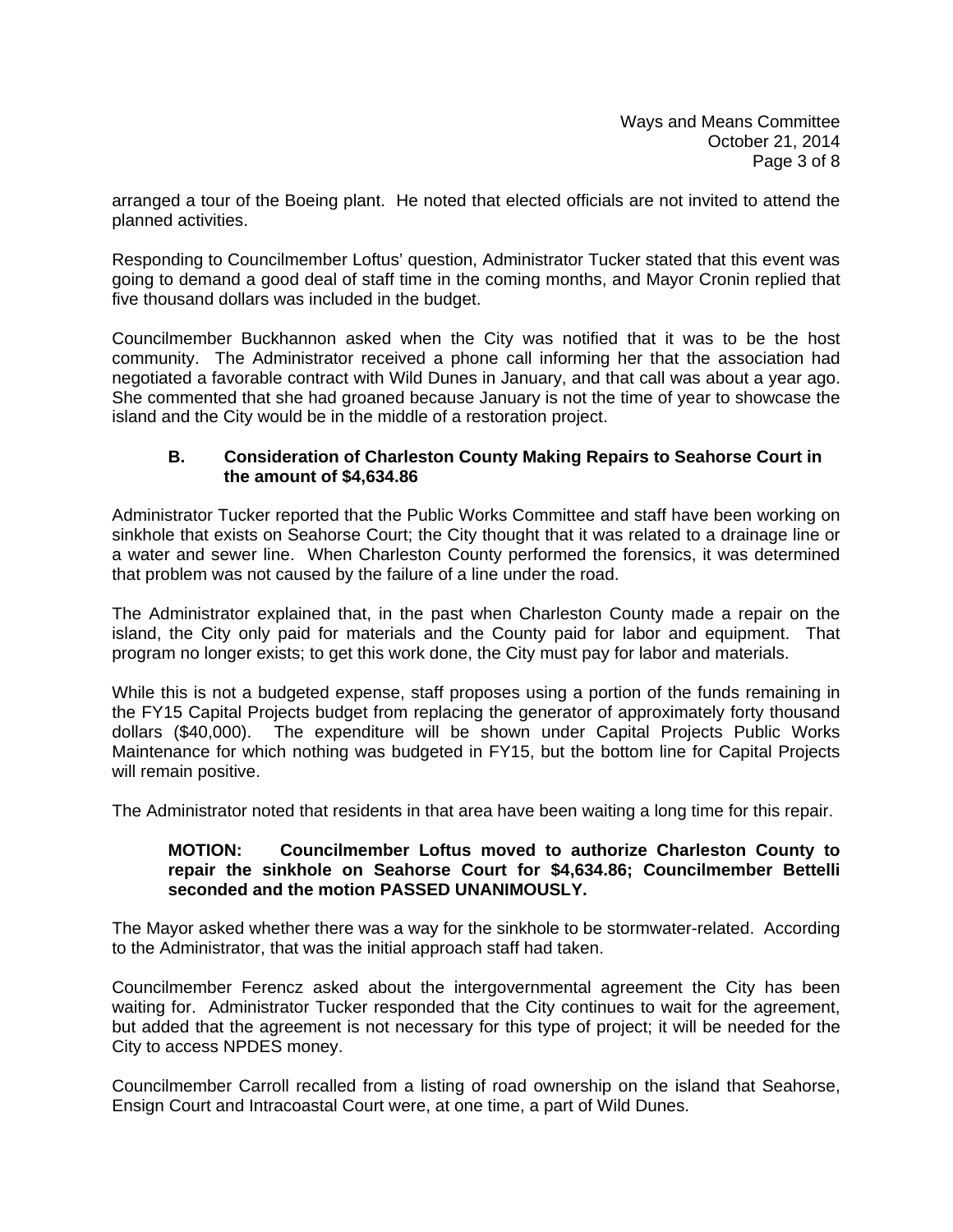Mayor Cronin explained that these streets were developed by Wild Dunes, but they have never been a part of the Wild Dunes structure which is counter to Councilmember Carroll and Ferencz' information.

The Mayor stated that these streets are not state or IOP roads, and they are not a part of the Wild Dunes Community Association. He indicated that determining true ownership would likely require a deed search.

Administrator Tucker added that Charleston County records show Seahorse as a public road.

The Mayor commented that this type of problem cannot be foreseen and the City does not have any kind of savings to pay for the repair.

Councilmember Ward stated that the City needs to be putting money aside for contingencies. Treasurer Suggs indicated that she will make a note for the budget file and try to work it into next year's budget.

Councilmember Buckhannon reminded the Committee that the City has ownership of Ocean Boulevard and no funds have been set aside for its repairs or re-surfacing; for that reason he supports the concept of establishing a contingency fund.

Mayor Cronin noted that Stantec thoroughly researched and produced a work product of all roads on the island relative to ownership, i.e. the state, the County, the City and other.

Administrator Tucker explained that, since Seahorse Court is a public road, it is included in the County Transportation Committee's re-surfacing program which, based on a variety of criteria, generates a inventory of roads in that system to be resurfaced each year. According to that program, Seahorse Court is due to be resurfaced in the next three to five (3-5) years.

Councilmember Ferencz asked whether the County had located any other potential sinkholes when they did the forensics on Seahorse Court; the Administrator replied that the County was not asked to look at any other spots on Seahorse Court. Responding to the Mayor's query, the Councilmember indicated that the man who came out to examine this sinkhole looked at the whole road and stated that this was not the only one (1) to be concerned about, but that it was the biggest one (1).

## **VOTE: The motion PASSED UNANIMOUSLY.**

## **C. Contracts in Excess of \$10,000**

 **1. Award of a Sole Source Contract to Carolina Waste in the Amount of \$30,000 for the Replacement of the Trash Compactor** 

**MOTION: Councilmember Ward moved to approve the contract award as detailed above; Councilmember Bettelli seconded.**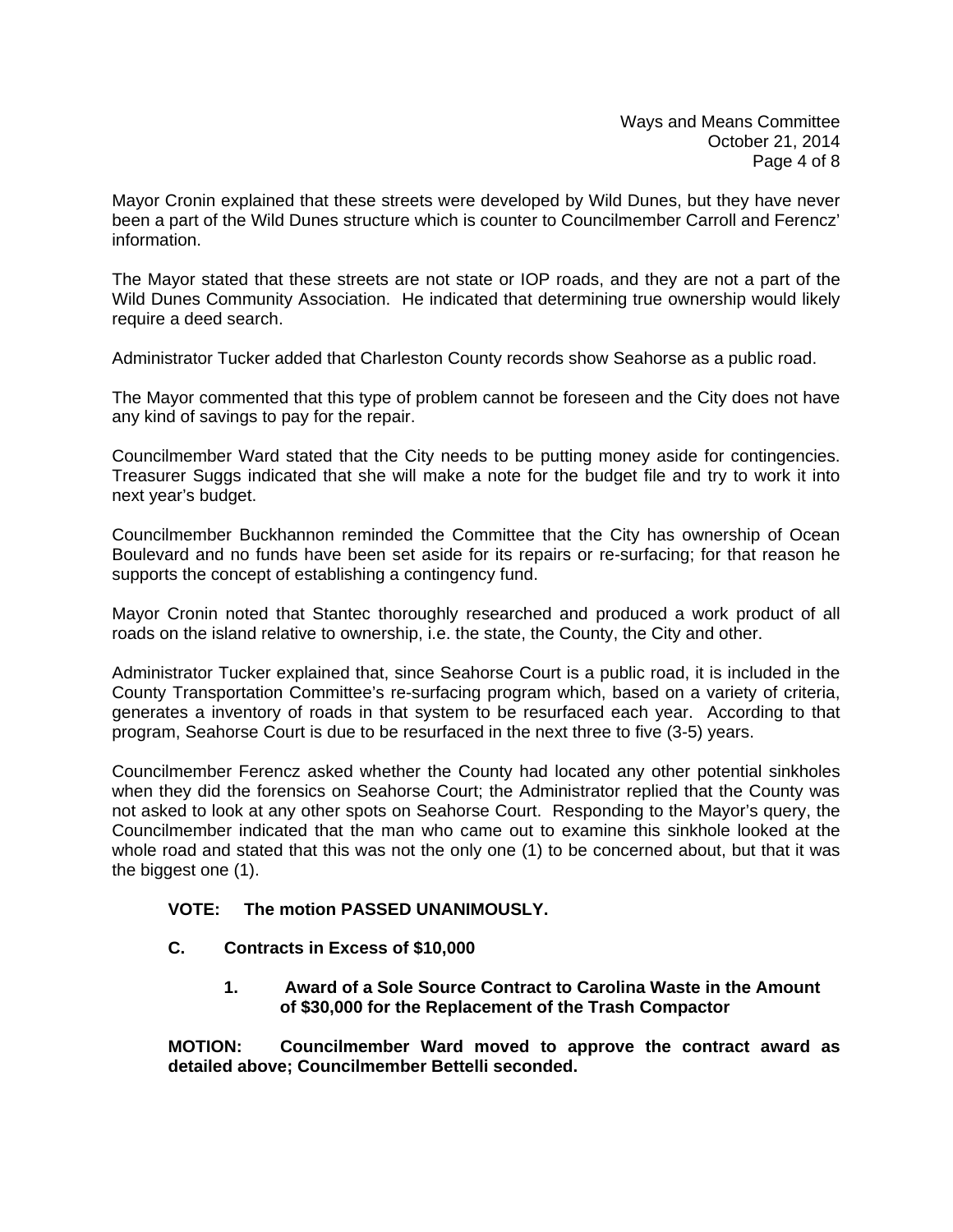Ways and Means Committee October 21, 2014 Page 5 of 8

The Administrator noted that the actual cost is slightly more thirty thousand dollars (\$30,000), but the contractor will dispose of the old compactor, and that will bring the net to thirty thousand dollars (\$30,000). Administrator Tucker stated that this is a high priority for the Public Works Committee because the City is getting complaints by the businesses nearby, particularly from the new business *The Dinghy*, about the smell. How much the new compactor will improve the smell is the unknown. Carolina Waste is the City's supplier; they also work on these devices. Although there are other vendors in the marketplace, this is the most expedient way to get this done to try to minimize the impact on the neighboring businesses.

Councilmember Ward asked when the City expected installation to take place; assuming the purchase is approved at City Council, a call will be made to the vendor Wednesday morning giving Carolina Waste the go-ahead, and it will take four (4) weeks for delivery.

# **VOTE: The motion PASSED UNANIMOUSLY.**

# **2. Award of a Sole Source Contract to VC3 for Master Service Agreement**

Assistant Dziuban explained that this is on the *Agenda* at the request of the vendor; VC3 is the vendor that the City uses for many of the web-based services, i.e. hosting the e-mail, hosting the website, and backup servers for disaster recovery purposes. According to the Assistant, the City recently contacted VC3 for annual scope of services backing up City servers, and they subsequently called the Assistant stating that they were trying to get all of their clients on-line with the Master Services Agreement. They do different little things for the City that come from different pots, and they are seeking to put all of the tasks they perform for the City into one (1) umbrella agreement. Attorney Halversen reviewed the document and a few changes were negotiated regarding indemnification, moved any court adjudication to the Charleston area as opposed to Columbia and established caps on certain tasks; in the end Attorney Halversen was comfortable with the City executing the document. Since the City already contracts with them to do the tasks noted above, there is no financial component to the agreement today; if the City were to request an additional service, a cost would be incurred at that time.

Responding to Councilmember Carroll's question, the Assistant stated that, up to this point, each work task was under its own service agreement; she added that any service added in the future would be governed by this master agreement.

Councilmember Loftus wanted to know whether the City would be free to sign up with another vendor if it were to come in with lower pricing, Assistant Dziuban noted that the agreement is not binding.

**MOTION: Councilmember Bergwerf moved to approve the Master Service Agreement for VC3; Councilmember Bettelli seconded and the motion PASSED UNANIMOUSLY.**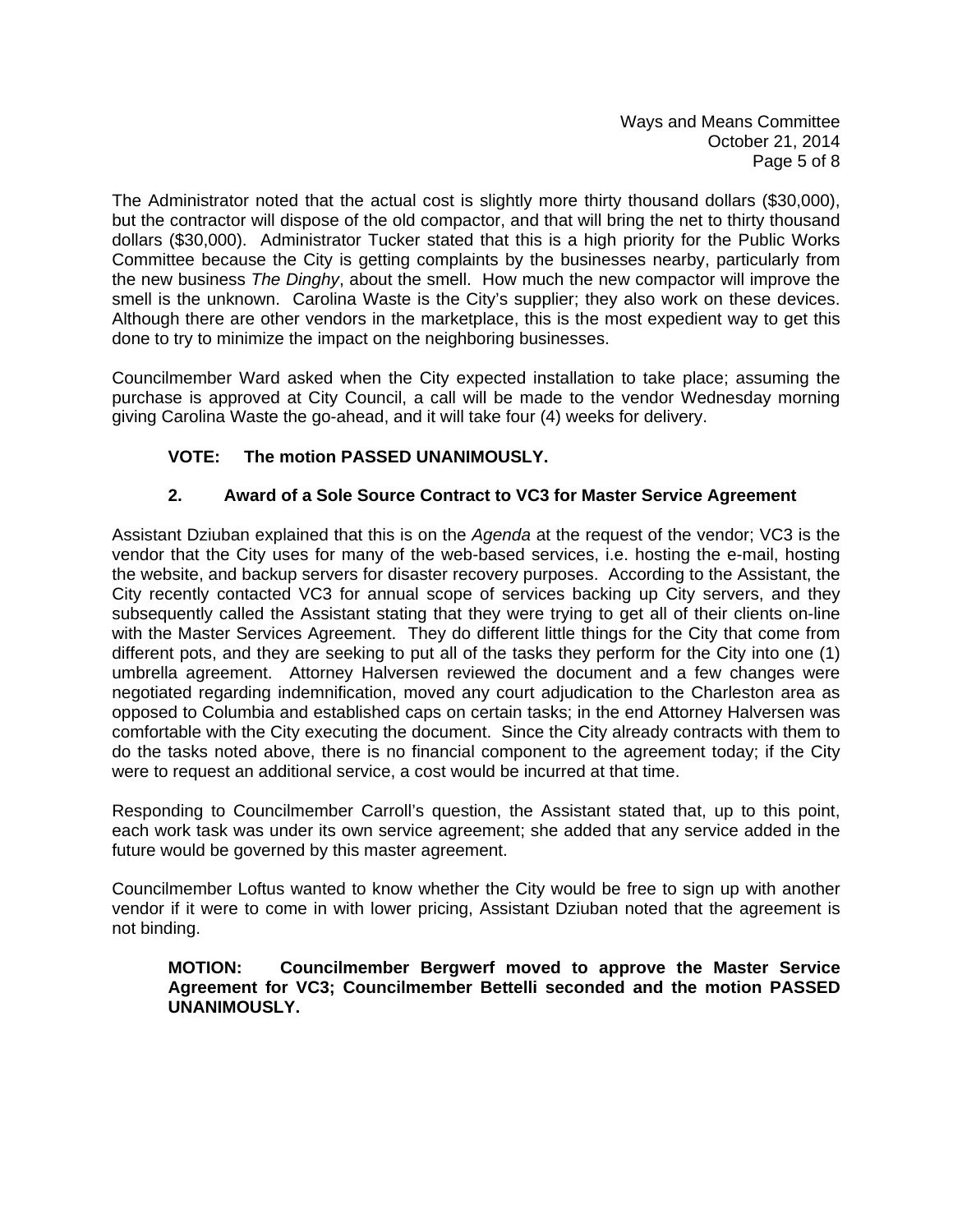### **3. Award of a Sole Source Contract with Chris Jones in an Amount not to exceed \$20,000 for Update of Local Comprehensive Beach Management Plan**

Administrator Tucker noted that Mr. Jones wrote the last Beach Management Plan and shepherded it through the approval process; therefore he is familiar with all things related to the Isle of Palms. Although this task could likely have been done without a consultant, the Administrator voiced concern that it would be "put on the back burner;" a consultant is needed because the City has beach restoration and shoal management projects that need to be incorporated into the Plan. In addition, the City has a delicate issue in beach access parking; Jones will be communicating with Stantec, as well as Coastal Science and Engineering.

Mayor Cronin said that Mr. Jones has been working as a consultant for FEMA.

In checking the budget earlier today, the Administrator corrected the budgeted amount to twenty-five thousand dollars (\$25,000)

## **VOTE: The motion PASSED UNANIMOUSLY.**

### **4. Recommendation from the Public Safety Committee to Mutually Terminate Zambelli's Contract and Re-bid the Fireworks Contract**

The Administrator explained that the City had a new shooter for the show in 2014, but the City expected this shooter to the same tasks that the previous shooter has done for many years in the past. Although the shooter did complete the jobs like the previous shooter, he voiced his complaint to the Zambelli management, and Zambelli followed up with a letter to the City stating that the City must assume responsibility for getting things done or the two (2) entities should agree to mutually terminate the contract with no penalty or cost. Administrator Tucker assured the Committee that the RFP will detail exactly what is expected of the shooter and his crew and will require an on-site walk-through before submitting a bid.

The unanimous decision of the Public Safety Committee was to terminate the contract and issues and RFP for the fireworks shows.

Zambelli's has given the City excellent service and good deals for many years, but the City cannot take on the jobs they are stipulating.

Councilmember Ferencz asked whether a new vendor would perform the tasks at no additional costs, and the Administrator replied that someone submitting a bid would include those costs in their bid since they will be detailed in the RFP. In addition the Administrator indicated that, to her knowledge, these tasks were not spelled out on the Zambelli contract.

Chief Graham stated that Zambelli had conceded that some of these things were included in the contract; knowing that the City would have a new shooter, Chief Graham explained that the IOP show was difficult and someone should come to the island, in advance, to ensure that everything would be handled. The Chief said that no details were left unexplained, and, at no time, did anyone indicate that "this is not our job."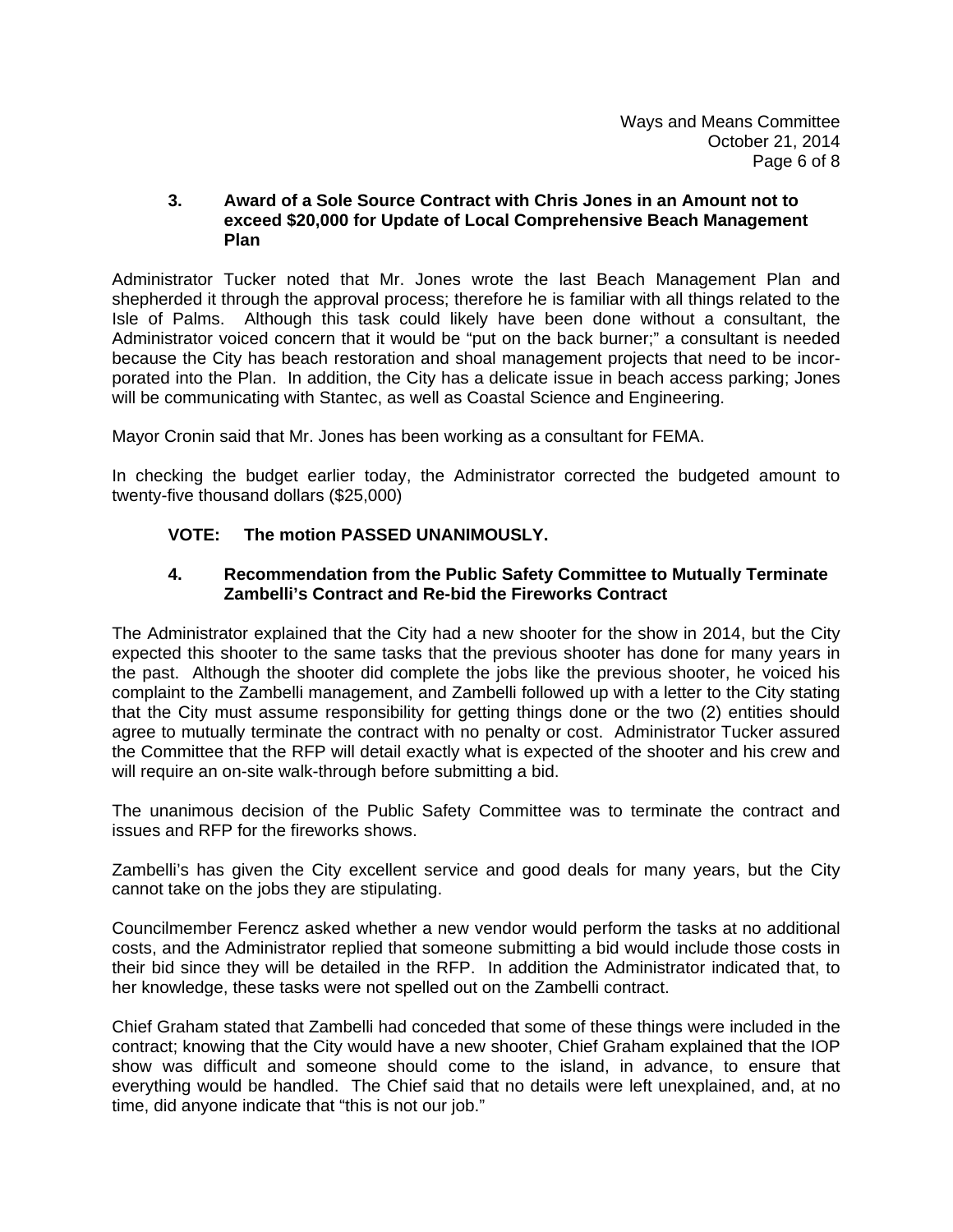In their communication, Zambelli stated that the City did not provide any security to keep people off the pier; the Administrator reported that was not accurate. Administrator Tucker noted that there had been an unfortunate experience last summer – for the first time - where a disgruntled patron did not want to be cooperative in getting off the pier.

Among the tasks Zambelli's wants the City to do are move the equipment, provide lighting at the City's expense on the pier and assign more personnel to keep unauthorized people off the pier.

### **MOTION: Councilmember Loftus moved to mutually terminate the City's contract with Zambelli and to re-bid it; Councilmember Bergwerf seconded and the motion PASSED UNANIMOUSLY.**

 **5. Recommendation for Assignment of Baker Infrastructure Group Contract to R.B. Baker Construction Company, a division of Reeves for the 2014 Shoal Management Project and Award a Change Order in the Amount of \$810,500** 

 **MOTION: Mayor Cronin moved to assign the contract with R.B. Baker Infrastructure Group to R.B. Baker Construction Company to R.B. Baker Construction Company, a division of Reeves for the 2014 Shoal Management Project; Councilmember Loftus seconded and the motion PASSED UNANIMOUSLY.** 

 **MOTION: Mayor Cronin moved to approve a change order to R. B. Baker Construction Company, a division of Reeves, in the amount of \$810,500; Councilmember Ward seconded and the motion PASSED UNANIMOUSLY.** 

## **7. Miscellaneous Business**

## **Discussion of Fire Station 2 Flood Insurance**

Administrator Tucker stated that the City is going through the same process that it did with the Recreation Center on flood insurance; the City has provided information and today was asked for more. The City will continue to wrestle, hoping that the resolution is the same as that of the Recreation Center; the renewal date is November 24, 2014. If the approval has not been received by the due date, staff will arrange for a policy with Lloyd's for a preliminary quote of six thousand four hundred ninety-one dollars (\$6,491). The expense to the City for the FEMA subsidized insurance is about thirty-five hundred dollars (\$3,500).

Councilmember Ward asked why the insurance was higher than for the Recreation Center, and the Administrator explained that there is significant equipment on the flood proofed level of the structures at the Fire Station and not at the Recreation Center which is basically a shell of a building.

## **5. Old Business**

# **Parking Plan – Next Steps**